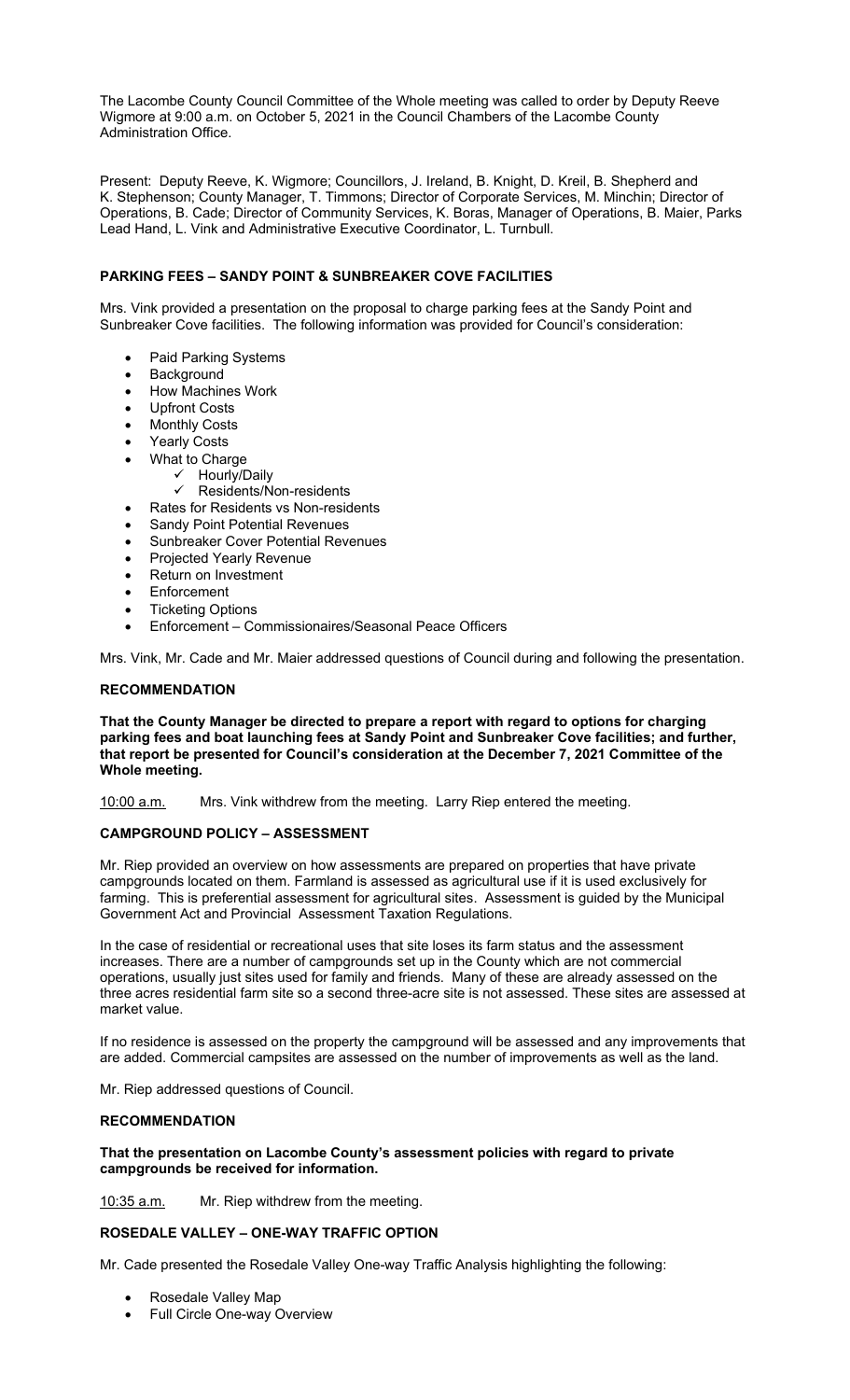- Partial One-Way Overview
- Roadway Widths
- Trail/Sidewalk Tie-in
- Trail/Sidewalk Tie-in Approximate Costs

Mr. Cade addressed questions of Council.

# **RECOMMENDATION**

# **That the presentation on the Rosedale Valley One-way Traffic Analysis be received for information.**

11:00 a.m. Mr. Maier withdrew from the meeting. Jon From, President of the Lacombe Flying Club entered the meeting.

# **LACOMBE REGIONAL AIRPORT PRESENTATION**

Mr. From provided a presentation on the operations and initiatives of the Lacombe Regional Airport providing the following information:

- Five new hangars were built in the past year (one was a replacement)
- There are more new members, therefore more planes
- Developing Instrument Flight Rules (IFR) Approach for the airport to provide for safer landings
- The approaches for the Instrument Flight Controls have been designed and submitted for approval
- Capital work has been completed on time and on budget (Runway Rehabilitation Project)
- Applied for CAP Grant (Community Airport Program), was unsuccessful, will reapply next year
- Hosted annual fly-in breakfast in July, very well received
- Planning Twinkle Tour Food Bank Fund Raiser this Christmas
- The updated Airport Business Plan has been ratified by the Flying Club and received for information by the City of Lacombe and Lacombe County
- The 2022 Capital Plan provides for a seal coat for all existing taxi lanes that were not done this year
- The 2022 budget has not been approved at this time

Mr. From addressed questions of Council.

# **RECOMMENDATION:**

### **That the presentation on the operations and initiatives of the Lacombe Regional Airport be received for information.**

11:20 a.m. Mr. From withdrew from the meeting.

### **AGENDA ITEM FORMAT**

Mr. Timmons inquired if Council is satisfied with the format and content of the current Agenda Items that are presented to Council. Mr. Timmons advised that there may be areas of the Agenda Item format that could be removed to streamline the format. For example:

- Reference to the Strategic Plan
- Reference to citizen engagement/public participation

11:25 a.m. Dale Freitag entered the meeting.

Council discussion took place.

### **RECOMMENDATION**

### **That the Agenda Item format be presented and explained at the Council Orientation meeting and the County Manager be directed to re-format and streamline the Agenda Item template as required.**

11:30 a.m. Peter Thomas, Administrator of Accreditation, Alberta Safety Codes Council and Charles Hallett, Director Alberta Safety Codes Authority (ASCA) entered the meeting.

### **ALBERTA SAFETY CODES COUNCIL**

Mr. Thomas and Mr. Hallett provided a presentation regarding Accreditation Under the Safety Codes Act

- Overview of the System
- The Safety Codes Act
- Regulatory Framework
- Current State of Accreditation
- Becoming Accredited
- Municipal Accreditations